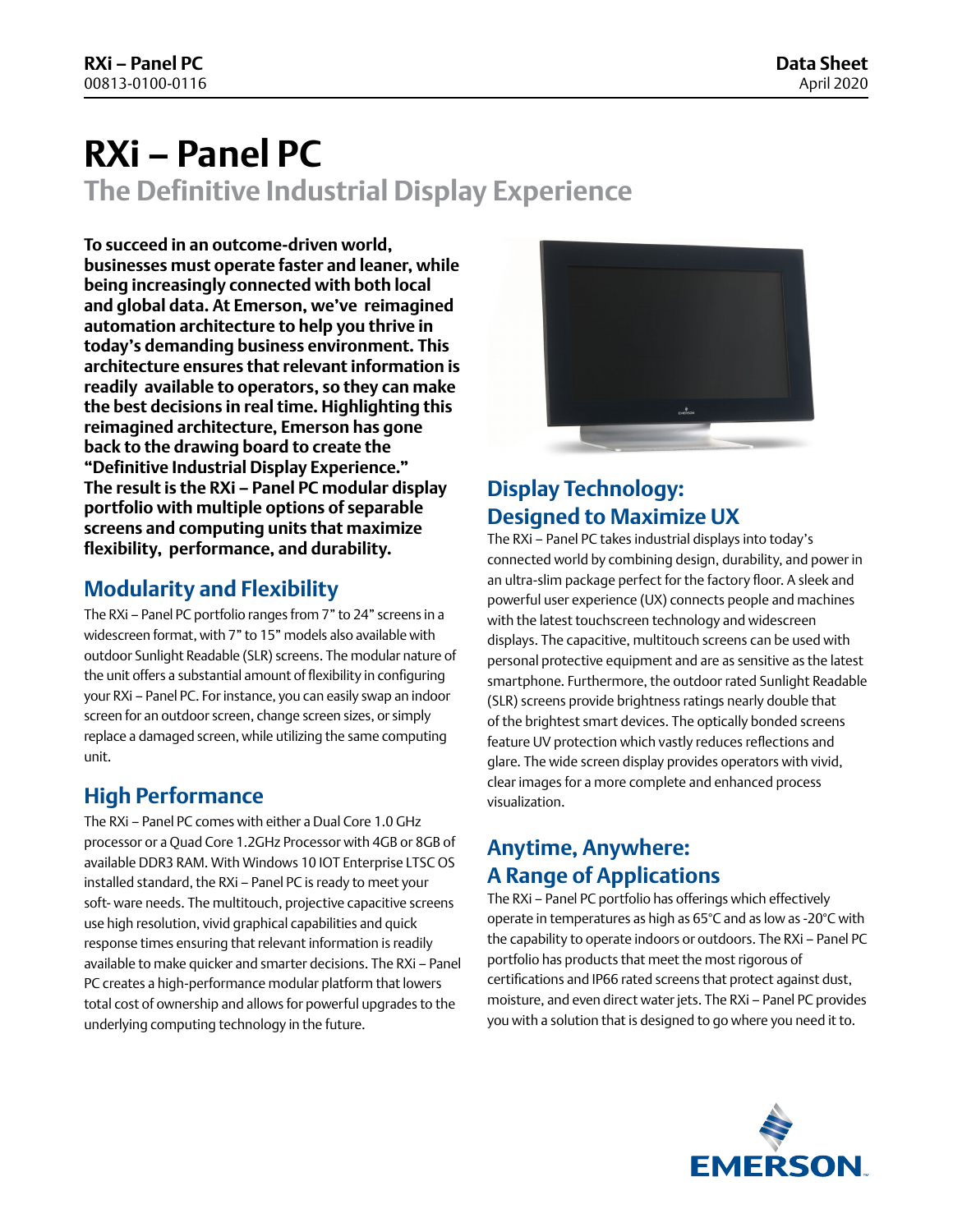#### **RXi – Panel PC** April 2020

|                                    | Size (inch)                      | 7"                                                                                         | 10" | 12"                                             | 15"                                                           | 19"    | 24"    |
|------------------------------------|----------------------------------|--------------------------------------------------------------------------------------------|-----|-------------------------------------------------|---------------------------------------------------------------|--------|--------|
| <b>Display</b>                     | Resolution                       | 1024 x 600 WSVGA                                                                           |     | 1280 x 800 WXGA                                 | 1920 x 1080 Full HD                                           |        |        |
|                                    | Format                           | Widescreen (16:10)                                                                         |     |                                                 | Widescreen (16:9)                                             |        |        |
|                                    | Orientation                      | Landscape                                                                                  |     |                                                 |                                                               |        |        |
|                                    | Reading Angle (°)                | 170 (H) / 170 (V)<br>150 (H) / 145 (V)                                                     |     | 176 (H) / 176 (V)                               | 170 (H) / 170 (V)<br>178 (H) / 178 (V)                        |        |        |
|                                    | <b>Display Off-Color</b>         | <b>Black</b>                                                                               |     |                                                 |                                                               |        |        |
|                                    | Contrast                         | 800:1                                                                                      |     | 1000:1                                          | 800:1                                                         | 1000:1 | 5000:1 |
|                                    | Brightness (cd/m2)               | 500<br>(1000 with Outdoor SLR Screen)                                                      |     | 400<br>SLR Screen)                              | 450<br>(1000 with Outdoor   (1000 with Outdoor<br>SLR Screen) | 350    | 300    |
|                                    | <b>MTBF Backlighting</b>         | 50 000 h (at 25°C)                                                                         |     |                                                 |                                                               |        |        |
|                                    | <b>Backlight</b>                 | LED, Dimmable via Software                                                                 |     |                                                 |                                                               |        |        |
| <b>Processor</b>                   | Chipset                          | AMD Embedded G-Series SOC                                                                  |     |                                                 |                                                               |        |        |
|                                    | Processor                        | GX-210HL                                                                                   |     | GX-412GC                                        |                                                               |        |        |
|                                    | # of cores/TDP                   | 2/7W                                                                                       |     | 4/15W                                           |                                                               |        |        |
|                                    | CPU frequency/L2 Cache           | 1.0Ghz/1MB                                                                                 |     | 1.2Ghz/2MB                                      |                                                               |        |        |
|                                    | <b>GPU</b> frequency             | 267Mhz                                                                                     |     | 300Mhz                                          |                                                               |        |        |
| <b>Memory</b>                      | Capacity                         | 4GB or 8GB DDR3L (Soldered with ECC, -40°C ~ 85°C)                                         |     |                                                 |                                                               |        |        |
| <b>Storage</b>                     | Internal                         | 32 / 64 / 128GB MLC SSD<br>(SATA Slim, -40 $\degree$ C ~ 85 $\degree$ C)                   |     | 64 / 128GB MLC SSD<br>(SATA Slim, -40°C ~ 85°C) |                                                               |        |        |
|                                    | <b>External Slot</b>             | 1 x External Micro SD/ SDHC Card Slot (up to 32GB)                                         |     |                                                 |                                                               |        |        |
| <b>Watchdog Timer</b>              | <b>Timer Levels</b>              | 255 timer levels, set up by software                                                       |     |                                                 |                                                               |        |        |
| <b>Operating</b><br><b>Control</b> | Method                           | Touch                                                                                      |     |                                                 |                                                               |        |        |
| <b>Touchscreen</b>                 | Technology                       | Projected Capacitive Touch (PCT/PCAP)                                                      |     |                                                 |                                                               |        |        |
|                                    | <b>Touch Sensor</b>              | Multi-touch (Ten-Point)                                                                    |     |                                                 |                                                               |        |        |
| <b>Interfaces</b>                  | Port 1                           | 2 x 10/100/1000<br>Base T Ethernet RI45                                                    |     | 4 x 10/100/1000<br>Base T Ethernet R 45         |                                                               |        |        |
|                                    | Port <sub>2</sub>                | 1 x RS-232 COM Port (5-Pin Connector)<br>1 x RS-485 COM Port (5-Pin Connector)<br>Isolated |     |                                                 |                                                               |        |        |
|                                    | Port 3                           | 2 x USB 3.0 (Type-A)                                                                       |     | 2 x USB 3.0 (Type-A)<br>2 x USB 2.0 (Type-A)    |                                                               |        |        |
|                                    | Port 4                           | 1 x DisplayPort                                                                            |     |                                                 |                                                               |        |        |
|                                    | Port 5                           | 1 x Mic In (Mono), (3.5mm Jack)                                                            |     |                                                 |                                                               |        |        |
|                                    | Port 6                           | 1 x Line Out (Stereo), (3.5mm Jack)                                                        |     |                                                 |                                                               |        |        |
| <b>Status Indicators</b>           | <b>Front Bezel Tri-color LED</b> | Amber/Green/Red                                                                            |     |                                                 |                                                               |        |        |
|                                    | <b>On-board Buzzer</b>           | Yes (85dB sound level with 80mA mean current)                                              |     |                                                 |                                                               |        |        |
| <b>Power-Supply</b>                | Voltage [V]                      | +24VDC ±20% (19.2 V to 28.8 V, 3-Pin Connector), Isolated                                  |     |                                                 |                                                               |        |        |